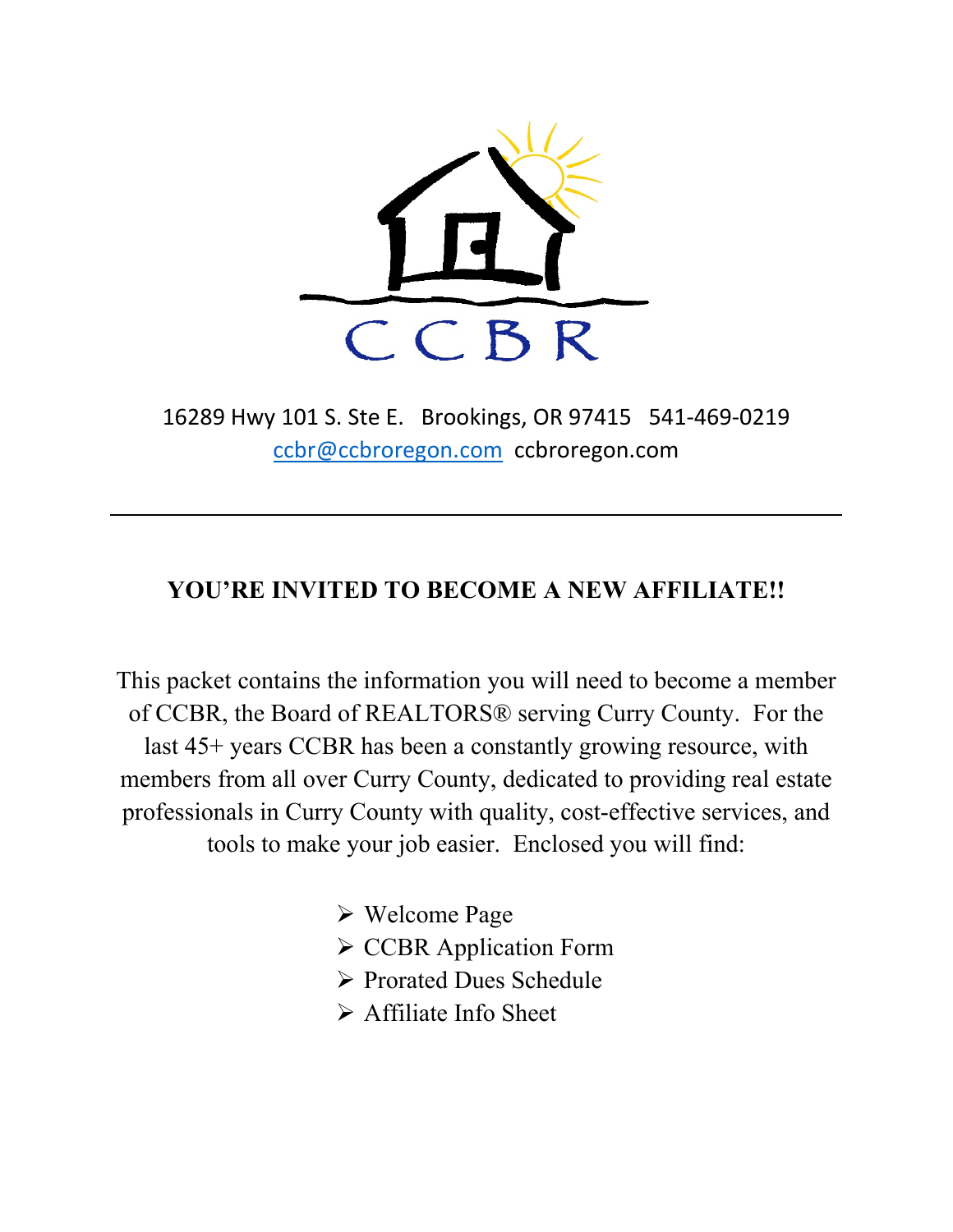# WHAT DO YOU GET FOR YOUR AFFILIATE DUES?

For \$130.00 dollars a year you get all these benefits to support you in your career!

 $\triangleright$  Access to over 140 REALTORS<sup>®</sup> throughout Curry County  $\triangleright$  Access to the REALTOR® Membership Roster

## Your Business Name and contact info on the Membership Roster

- $\triangleright$  Education Offerings
- $\triangleright$  Access to Local MLS Statistical Reports
- Real Estate Information Resource (NAR)
	- $\triangleright$  Great networking opportunities
		- $\triangleright$  Political Lobbying
		- $\triangleright$  REALTOR<sup>®</sup> Library
		- $\triangleright$  Community Fundraisers
	- $\triangleright$  Social Functions and Gatherings
		- $\triangleright$  Political Action
	- $\triangleright$  Support from Associated Industries
		- $\triangleright$  Informational Newsletter
- $\triangleright$  Volunteer opportunities with various Key Objective Groups and **Committees**
- $\triangleright$  Opportunity to spotlight your business in both Newsletter and at General Membership Meetings
	- $\triangleright$  Business Name and contact info on CCBR's website
	- $\triangleright$  Many new and exciting benefits are on the horizon for CCBR members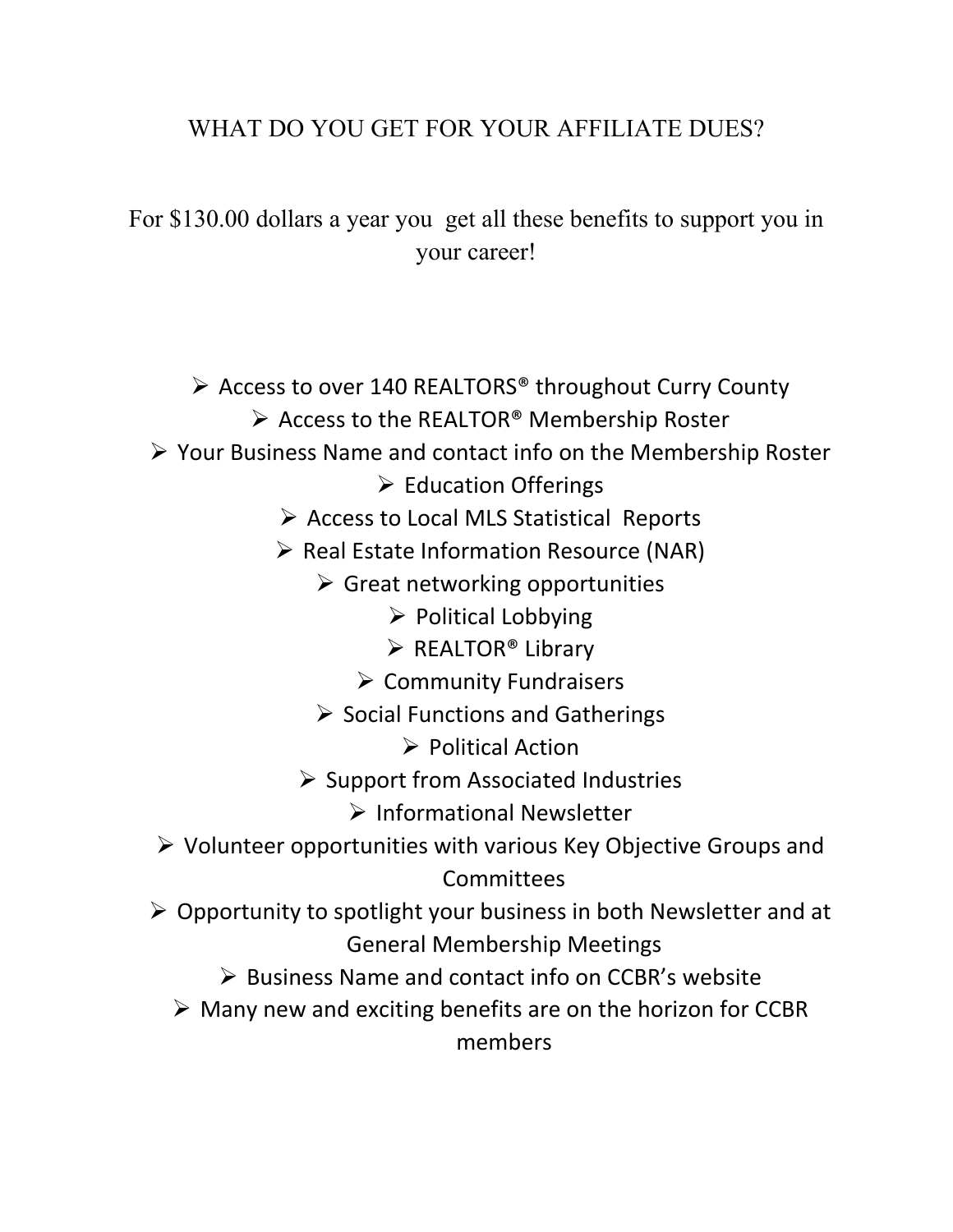#### APPLICATION FOR AFFILIATE MEMBERSHIP

I hereby apply for Affiliate Membership in the Curry County Board of Realtors, hereinafter referred to as "CCBR", and enclose my check in the amount of \$130.00, which I understand will be returned to me if I am not accepted. In the event my application is approved, I agree as a condition of membership that I will commit to the following:

- Sponsor at least one General Membership Meeting per year
- Attend quarterly Affiliate luncheons
- Support Affiliate programs to help further CCBR's commitment to enriching our community, such as Toys for Tots and other fund raisers as they come up.

I consent and authorize CCBR, through its Chief Executive Officer, to invite and receive information and comment about me from any Board/Association where I have previously held membership. I agree that any information and comment furnished to CCBR by any Board/Association Member or other person in response to any such invitation shall be conclusively deemed to be privileged and not form the basis of any action by me for slander, libel, or defamation of character.

\* Amount shown is prorated according to month joining unless membership was held the previous year. I hereby submit the following information for your consideration:

| PERSONAL INFORMATION:                                                         |                                      |  |  |  |  |  |
|-------------------------------------------------------------------------------|--------------------------------------|--|--|--|--|--|
| <b>First Name</b>                                                             | Middle Name                          |  |  |  |  |  |
| Last Name                                                                     | Sr,<br>Suffix<br>III,<br>Etc.<br>Jr, |  |  |  |  |  |
| Nickname (DBA):                                                               |                                      |  |  |  |  |  |
| Home Address:                                                                 |                                      |  |  |  |  |  |
| City:<br>State:                                                               | Zip:                                 |  |  |  |  |  |
| Home Phone:                                                                   | Cell Phone:                          |  |  |  |  |  |
| Personal Fax:                                                                 |                                      |  |  |  |  |  |
| E-mail Address:                                                               | Secondary E-mail:                    |  |  |  |  |  |
| Real Estate License #                                                         |                                      |  |  |  |  |  |
| Yes<br>Appraisal License #<br>N <sub>o</sub><br>Licensed/Certified Appraiser: |                                      |  |  |  |  |  |

| <b>COMPANY INFORMATION:</b>                                                         |                 |                        |             |  |                        |
|-------------------------------------------------------------------------------------|-----------------|------------------------|-------------|--|------------------------|
| Office Name:                                                                        |                 |                        |             |  |                        |
| Office Address:                                                                     |                 |                        |             |  |                        |
| Office Phone:                                                                       |                 |                        | Fax:        |  |                        |
| Company Type:                                                                       | Sole Proprietor | Partnership            | Corporation |  | LLC (Limited Liability |
| Other, specify<br>Company)                                                          |                 |                        |             |  |                        |
| Your position:<br>Principal<br>Partner<br>Corporate Officer<br>Majority Shareholder |                 |                        |             |  |                        |
| <b>Branch Office Manager</b>                                                        |                 | Non-principal Licensee | Other       |  |                        |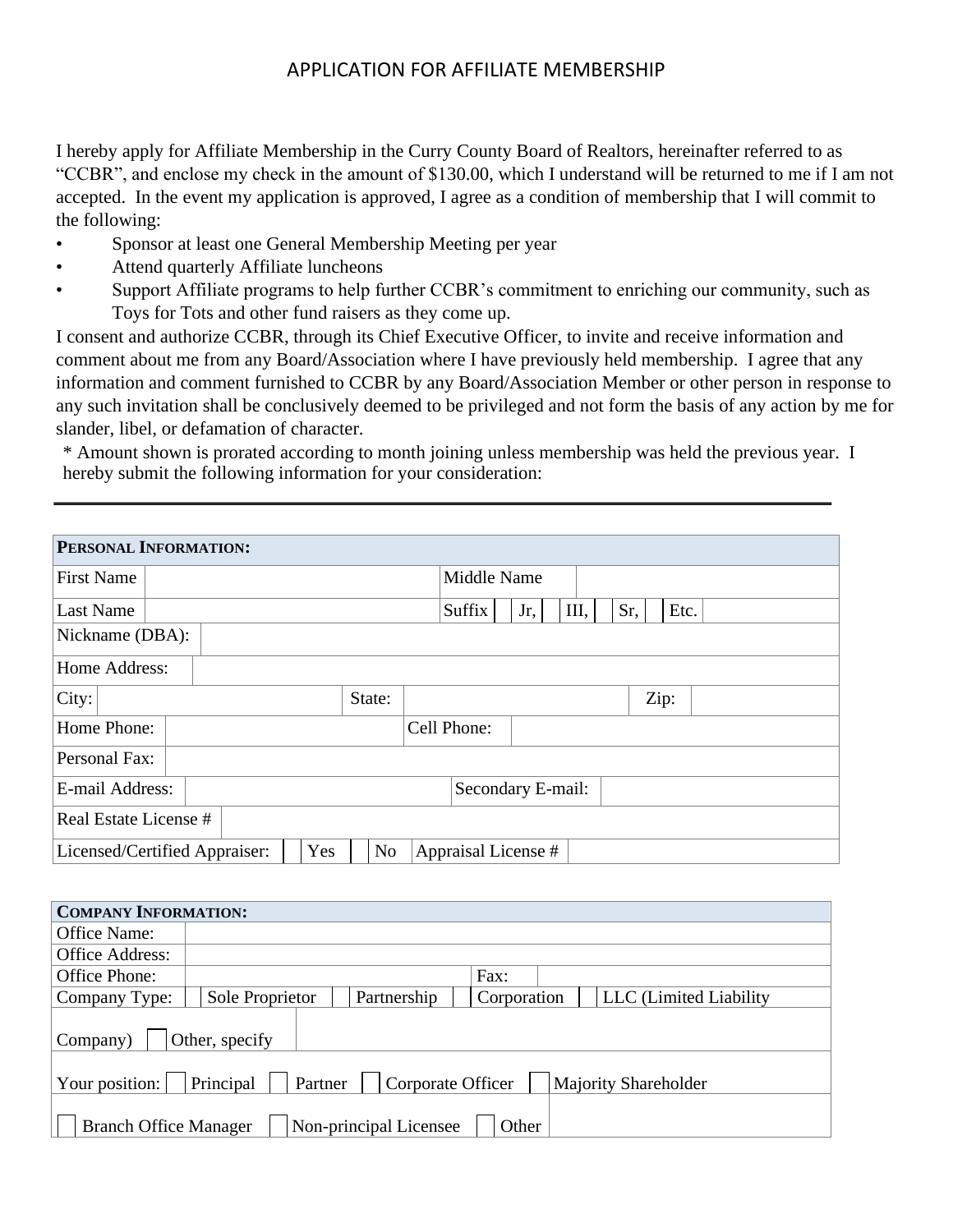| MAILING / CONTACT<br><b>INFORMATION</b><br><b>PREFERRED</b>                                           |  |  |  |  |
|-------------------------------------------------------------------------------------------------------|--|--|--|--|
| Initial Password for Association Site (if applicable):                                                |  |  |  |  |
| Office<br><b>Preferred Phone:</b><br>Home<br>Cell                                                     |  |  |  |  |
| Primary E-mail<br>Sec ondary E-mail<br>Preferred E-mail:                                              |  |  |  |  |
| Office<br>O ffice Mail Alternate<br><b>Member Mail Alternate</b><br><b>Preferred Mailing:</b><br>Home |  |  |  |  |
| Office<br><b>Office Mail Alternate</b><br>Member Mail Alternate<br>Mail Publications to:<br>Home      |  |  |  |  |
|                                                                                                       |  |  |  |  |
| <b>Office Mailing Alternate:</b>                                                                      |  |  |  |  |
| Address:                                                                                              |  |  |  |  |
| Zip:<br>City:<br>State:                                                                               |  |  |  |  |
|                                                                                                       |  |  |  |  |
| <b>Mem ber Mailing Alternate:</b>                                                                     |  |  |  |  |
| Addre ss:                                                                                             |  |  |  |  |
| Zip:<br>State:<br>City:                                                                               |  |  |  |  |

I hereby certify that the foregoing information furnished by me is true and correct, and I agree that failure to provide complete and accurate information as requested, or any misstatement of fact, shall be grounds for revocation of my membership if granted. I further agree that, if accepted for membership in the Board, I shall pay the fees and dues as established. No refunds.

Affiliate members are strongly encouraged to abide by the principles established in the Code of Ethics and to conduct their business and professional practices accordingly. Further, Affiliate members may, upon recommendation of the CCBR Board of Directors, applied on a non-discriminatory basis, reflects adversely on the term REALTOR®, or REALTORS®, and the real estate industry or for conduct that is inconsistent with or adverse to the objectives and purposes of the Curry County Board of Realtors®, Oregon Association of Realtors® and the National Association of Realtors®.

By signing below I consent that the REALTOR® Associations (local, state, national) and their subsidiaries, if any (e.g., MLS, Foundation) may contact me at the specified address, telephone numbers, fax numbers, email address or other means of communication available. This consent applies to changes in contact information that may be provided by me to the Association(s) in the future. This consent recognizes that certain state and federal laws may place limits on communications that I am waiving to receive all communications as part of my membership.

Dated: Signature: \_\_\_\_\_\_\_\_\_\_\_\_\_\_\_\_\_\_\_\_\_\_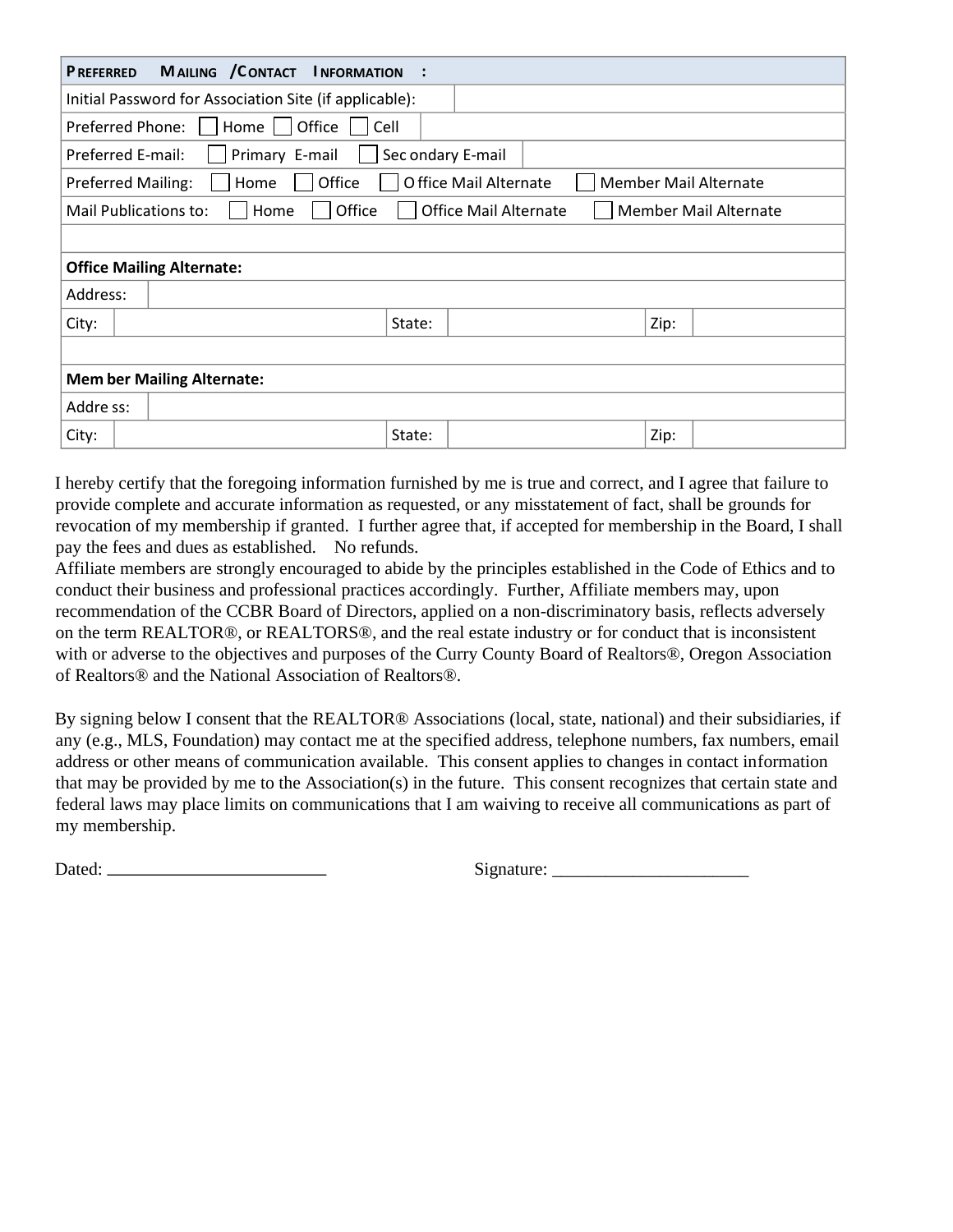| <b>OPTIONAL INFORMATION</b>                          |                                            |  |  |  |
|------------------------------------------------------|--------------------------------------------|--|--|--|
| Date of Birth:                                       |                                            |  |  |  |
|                                                      | How long with current real estate firm?    |  |  |  |
|                                                      | Previous real estate firm (if applicable): |  |  |  |
| Number of years engaged in the real estate business: |                                            |  |  |  |
| Field of Business (Specialties)?                     |                                            |  |  |  |
| Languages Spoken?                                    |                                            |  |  |  |

#### **DUES SCHEDULE**

Dues will be prorated based on the month joined as shown in table below.

Annual dues are billed in December of the prior year and are due on January 1.

Check with your CPA for portions of your dues payments which may be tax deductible as ordinary and necessary business expenses

| <b>MONTH</b>     | <b>CCBR</b> |
|------------------|-------------|
| <b>JANUARY</b>   | \$130.00    |
| <b>FEBRUARY</b>  | \$120.00    |
| <b>MARCH</b>     | \$110.00    |
| <b>APRIL</b>     | \$100.00    |
| <b>MAY</b>       | \$90.00     |
| <b>JUNE</b>      | \$80.00     |
| JULY             | \$70.00     |
| <b>AUGUST</b>    | \$60.00     |
| <b>SEPTEMBER</b> | \$50.00     |
| <b>OCTOBER</b>   | \$40.00     |
| <b>NOVEMBER</b>  | \$30.00     |
| <b>DECEMBER</b>  | \$20.00     |